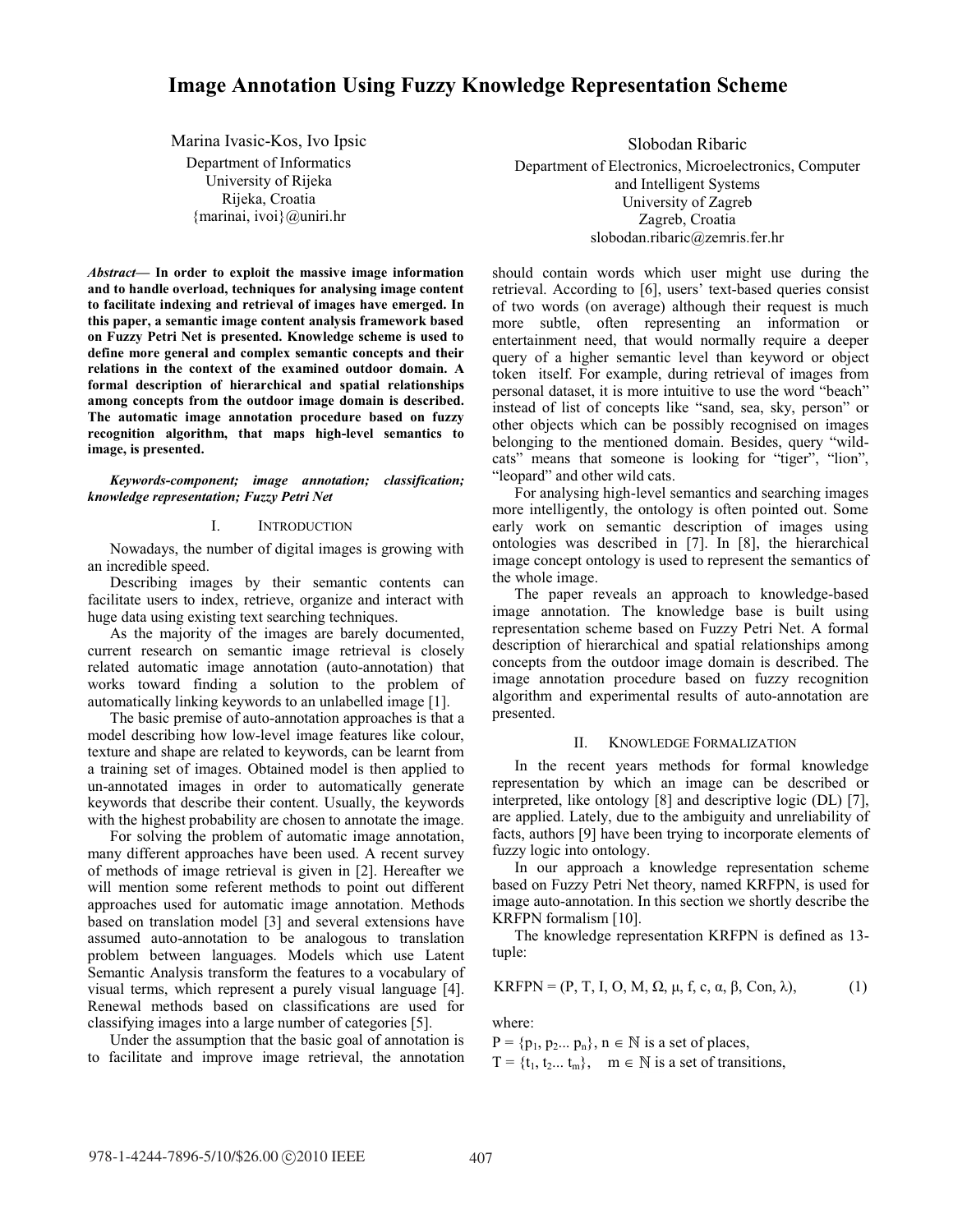|                             | I: $T \rightarrow P^{\infty}$ , is an input function,                     |
|-----------------------------|---------------------------------------------------------------------------|
|                             | O: $T \rightarrow P^{\infty}$ , is an output function,                    |
|                             | $M = \{m_1, m_2 \dots m_r\}, 1 \le r < \infty$ , is a set of tokens,      |
|                             | $\Omega$ : P $\rightarrow$ P(M), is a tokens' distribution within places, |
|                             | $\mu$ : P $\rightarrow$ N, marking of places,                             |
|                             | f: $T \rightarrow [0, 1]$ , the degree of truth of the transitions,       |
|                             | c: $M \rightarrow [0, 1]$ , the degree of truth of the token,             |
| $\alpha: P \rightarrow D$ , | maps place from set P to concept from set D,                              |
| $\beta: T \to \Sigma$ ,     | maps transition from set T to relation in set $\Sigma$ ,                  |
| $\lambda \in [0, 1],$       | threshold value related to firing of the                                  |
|                             | transitions.                                                              |

Con  $\subseteq$  (D x D)  $\cup$  ( $\Sigma \times \Sigma$ ), is a set of pairs of mutually contradictory relations and/or concepts.

The KRFPN can be represented by a bipartite direct graph containing two types of nodes: places and transitions. Graphically, places  $p_i \in P$  are represented by circles, transitions  $t_i \in T$  by bars. The relationships, based on input and output functions are represented by directed arcs. In a semantic sense, each places p<sub>i</sub> correspond to a concept from set D, and any transitions  $t_i$  to relation from set  $\Sigma$  (Fig. 1).



Figure 1. Fuzzy Petri net formalism (place, transition, token) with associated semantic meaning

A dot in a place represents token  $m_i \in M$ , and the place that contains one or more tokens is called a marked place. The complete information about the token is given by a pair  $(p_i, c(m_i))$ , where the first component specifies the place where the token is, and the second one, its truth value. Tokens give dynamic features to the net and define its execution by firing an enabled transition t<sub>i</sub>. The transition is enabled when every input place of transition is marked, i.e. if each of the input places of the transition has at least one token and additionally the value  $c(m_i)$  of each token exceeds the threshold value  $\lambda$ . An enabled transition  $t_i$  can be fired. By firing a token is moving from all its input places  $I(t_i)$  to the corresponding output places  $O(t_i)$ . In enabled transitions, token with maximum value  $c(m_i)$  takes the role in firing. After firing, new token value is obtained as  $c(m_i) * f(t_i)$  in the output place, as shown in Fig. 2.



Figure 2. New token value is obtained in output place after firing

Values  $c(m_i)$  and  $f(t_i)$  are degrees of truth assigned to token at the input place  $p_i \in I(t_i)$  and transition  $t_i \in T$ , respectively. Semantically, value  $c(m_i)$  express the degree of uncertain assignment of concept from set  $D$  to place  $p_i$  and value  $f(t_i)$  the degree of uncertain assignment of relationship from set  $\Sigma$  to transition t<sub>i</sub>. Value of c(m<sub>i</sub>), f(t<sub>i</sub>)  $\in$  [0,1], can be expressed by truth scales where 0 means «no true» and 1 «always true» [11].

Also, because of uncertain and ambiguous semantic interpretation and exceptions in inheritance, a set Con of contradiction relations or concepts can explicitly be defined [10].

The inference procedures (inheritance and recognition) defined in KRFPN scheme use the dynamical properties of the net. A more details about the KRFPN scheme and inference procedures can be found in [10].

### III. KNOWLEDGE BASE FOR DOMAIN IMAGES

To demonstrate a model of image annotation based on the KRFPN we have used a part of image dataset of Corel Stock Photo Library which include natural objects, parts of landscape and artificial objects [12].

Each image form the dataset was annotated with controlled vocabulary according to [3]. Fig. 3 displays image samples and associated annotation.



water trees sky grass tiger Figure 3. Example of images and annotations

Additionally, images are segmented using the Normalized Cut (n-cut) algorithm. Segmentation is based on grouping of visual similarity of pixels without any concern about the object semantics (Fig. 4), so segments do not fully correspond to objects [3]. We have considered only segments with area bigger then 2% of the total image area.



Figure 4. Example of images and annotations

In our experiment, each image segment of interest was manually annotated only with first keyword from a set of corresponding keywords provided by [12] and used as ground truth for the training model.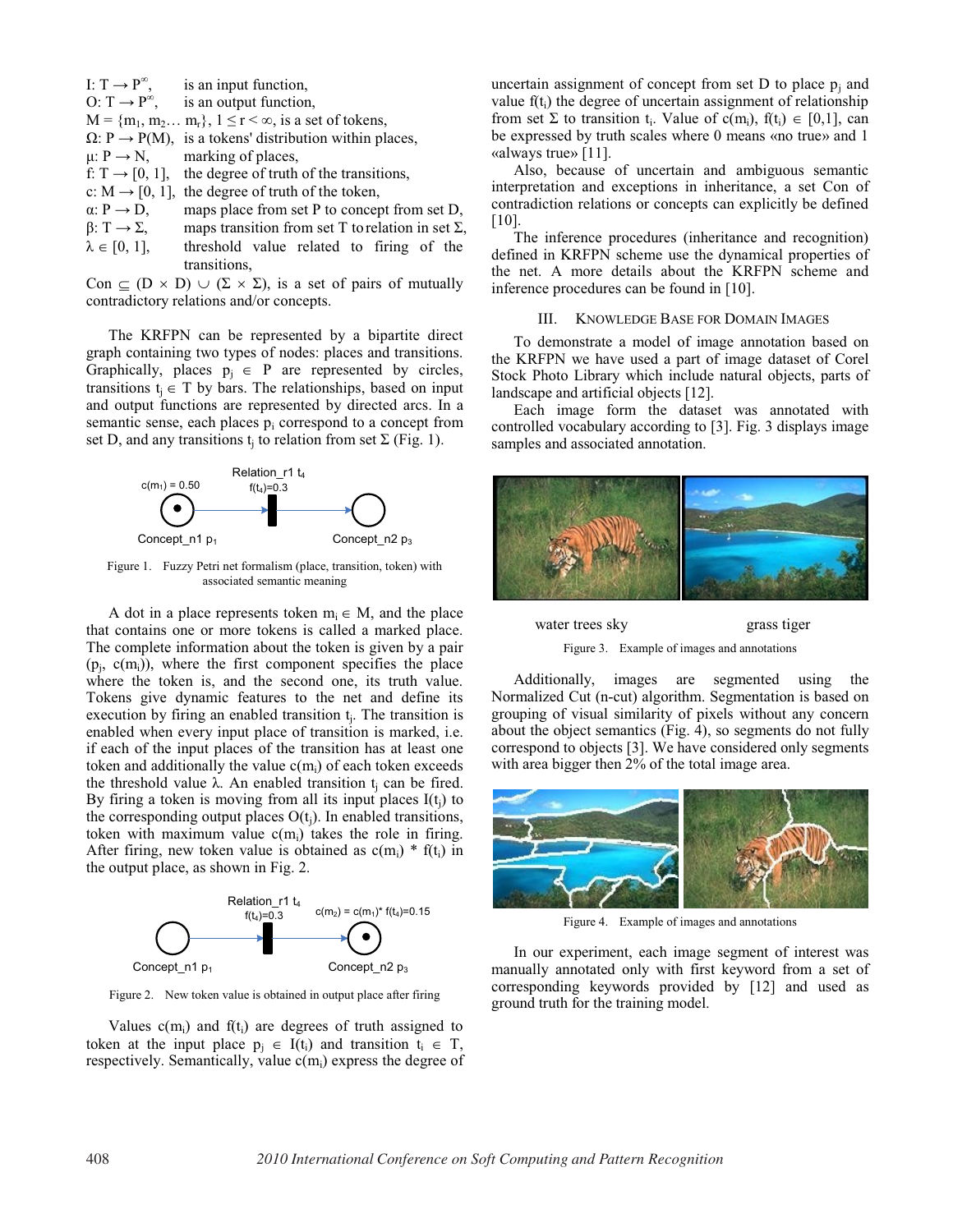*A. Image features* 

Every segmented region of each image is more precisely characterized by a set of 16 feature descriptors;  $A_k$ ,  $k=1, 2,$ ..., 16. Features are based on colour, position, size and shape of the region [12].

In order to simplify the model and to enhance the more important information, image features are quantizated. We have used the Expectation Maximization (EM) algorithm with cross validation to decide how many quantization levels have to be created for every feature.

## *B. Model definition*

Here we propose a simple model which maps image features to domain classes represented by keywords.

Analysing the segments which belong to a certain class, by simple grouping the segments labelled by the same keywords together, the representative descriptor values for each class are computed. Values  $V_k$  of certain descriptive variables  $A_k$  typical for a certain class  $C_i$  have been chosen based on the probability of the intersection of descriptive value occurrence and class occurrence.

Each of the specific value is associated with a degree of probability, based on the conditional probability formula of multiple independent subsets of  $V_k$ :

$$
\forall_{i} C_{i} \in C, i=1,2,...,n; \forall_{k} A_{k} \in A, k=1,2,..., 16; Dom(A_{k}) = V_{k}; P(UV_{kj} | C_{i}) = \sum_{j} P(V_{kj} \cap C_{j}) / P(C_{i});
$$
 (2)

where:

 $C = \{C_1, C_2 \dots C_n\}$  is a set of classes;

 $A = \{A_1, A_2 \dots A_m\}$  is a set of descriptors;

 $V_k = \{ V_{k1}, V_{k2} \dots V_{kl} \}$  is a set of values of descriptor  $A_k$ , and  $j = 1, 2, \ldots$  where 1 is number of quantization levels.

The values which have conditional probability lower than the threshold are equally associated to the nearest values of descriptors that are higher than the threshold. In this experiment the threshold was set to 0.05.

Because of intra-class variety, each class has usually more than one associated value of a certain descriptive variable. Thus, the occurrences which correspond to one class can be associated with different values of a descriptor.

In this model we have used two kinds of weighting: first, weighting the descriptors' impact to the classification performance and, second, weighting the descriptor values. We applied Quadratic Discriminate Analyses (QDE) filter [13] separately on each descriptor, and according misclassification error of the QDA algorithm we assigned more weights to more discriminated descriptors for a classification performance. Furthermore, we applied some kind of Inverse Document Frequency (IDF) principle [14] giving more weights to discrete values that occur rarely for particular descriptor.

To compute the probability of the spatial relationships among classes, we analysed mutual occurrence of classes in the image annotation. An n x n matrix, where n is a cardinality of the set C, is created. Each element of the matrix can be formally defined as:

$$
P(C_j | C_i) = P(C_j \cap C_i) / P(C_i) \quad i \neq j \tag{3}
$$

In order to model possibilities when two or more equal classes appear in an image the probability  $P(C_i|C_i)$  can be experimentally estimated.

#### *C. Forming Knowledge Base for Domain Images*

A semantic analysis and knowledge representation of domain images are focused on four semantic categories  $$ image classes, generalization classes, derived classes and scene classes. Image classes correspond to object labels which were directly identified in the image like "lion", "airplane", "grass", and "sky". Generalization classes include classes which were created by generalizing objects recognized in the image or in the case of high-level generalization by generalizing already generalized classes like: "lion" (image class) - "wildcat" (generalization of image class) – "animal"(high-level generalization). Same abstract classes that are "common" to human association based on identified image objects like "winter" for "snow" can be described by derived classes. Scene classes are used to represent the semantics of the whole image like "mountain view" and "outdoor".

Classes from all semantic categories, according to the model based on KRFPN, are elements of a set D, where  $D =$  $C \cup I \cup V$ . A subset C includes domain image classes, generalised classes and related classes as scene and derived classes. A subset I is used in case of some special instance of classes of interest. In this experiment instances were not used. A subset V represents class attributes and consists of descriptor values determinate by quantization of features of region as follows:  $A_1$  – size of the region,  $A_2$  - horizontal position (x),  $A_3$  - vertical position (y),  $A_4$  -width,  $A_5$  height,  $A_6$  - boundary/area ratio,  $A_7$  - convexity,  $A_8$  luminance (L),  $A_9$ - green-red intensity (a),  $A_{10}$ - blue-yellow intensity (b) and  $A_{11}$  – std L,  $A_{12}$  - std a,  $A_{13}$  - std b,  $A_{14}$  - L skew coefficients,  $A_{15}$  - a skew coefficients,  $A_{16}$  - b skew coefficients. The descriptors  $A_8 - A_{16}$  are related to CIE Lab colour model.

A set of semantic concepts initially generated according segments' keyword for images from training model is:

 $C = \{Airplane, Bear, Polar-bear, Bird, Fox, Wolf, Lion,$ Elephant, Tiger, Cloud, Sky, Water, Trees, Grass, Rock, Send, Mountain, Snow, Plane, Train, Tracks, Roads}.

A set of instances is an empty set:  $I = \emptyset$ .

The set of descriptor values is:

 $V = {V<sub>1</sub> = (size1, size2, ..., size10), V<sub>2</sub> = (xpos1, ..., xpos9),}$  $V_3$  =(ypos1, ..., ypos6),  $V_4$  = (hight1, ..., hight7),  $V_5$  = (width1, ..., width6),  $V_6$  = (boun1, ..., bound7),  $V_7$  = (conv1, conv2, conv3),  $V_8 = (L1, ..., L5), V_9 = (a1, ..., a7),$  $V_{10} = (b1, ..., b6), V_{11} = (stdL1, ..., stdL6), V_{12} = (stda1,$ ..., stda8),  $V_{13} = (stdb1, \ldots, stdb5), V_{14} = (skewL1, \ldots,$ skewL6),  $V_{15}$  = (skewa1, skewa2, skewa3),  $V_{16}$  = (skewb1, skewb2, skewb3) }.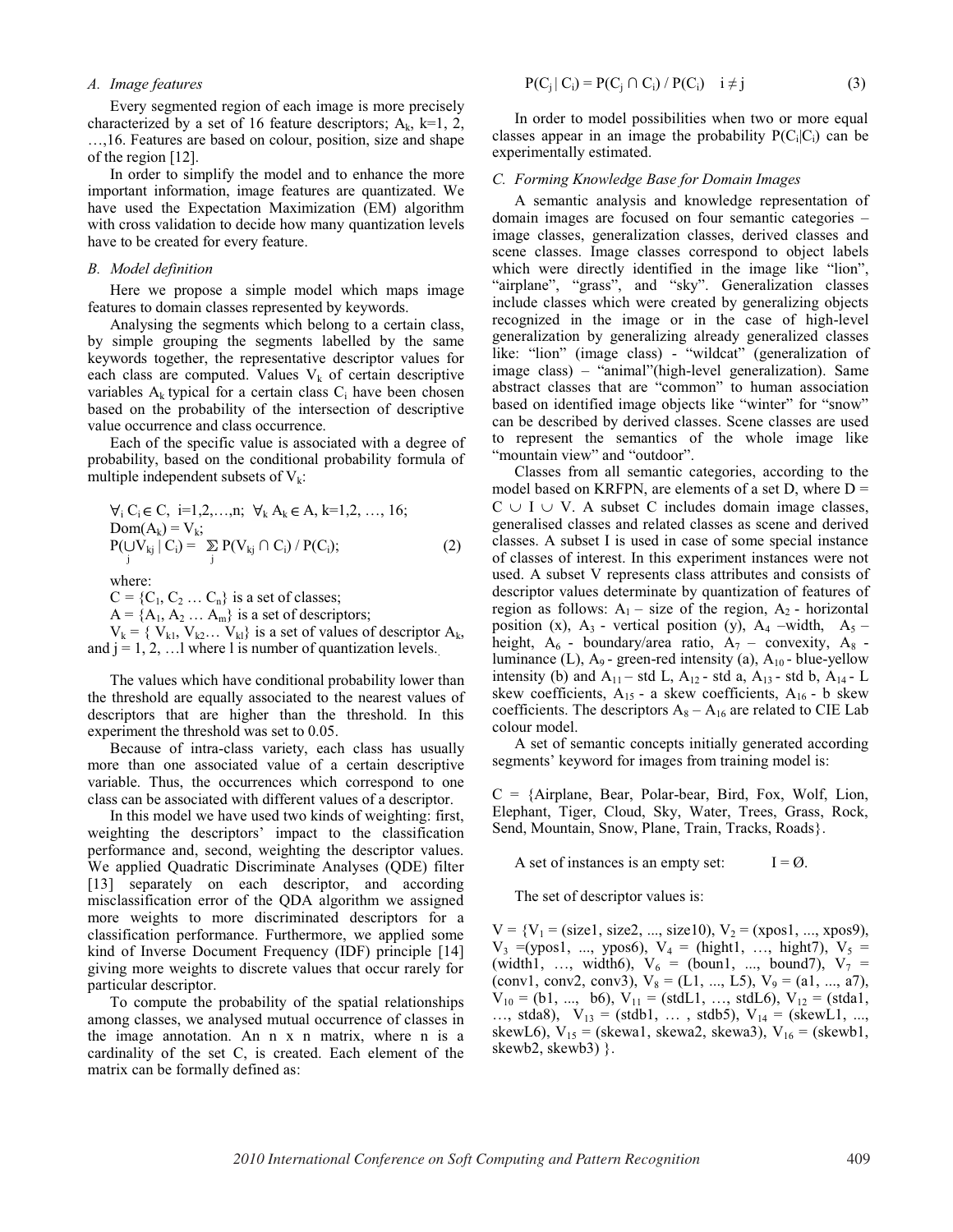Relations from a set  $\Sigma$  are defined according to expert knowledge on relations between concepts in the domain. The set  $\Sigma$  of relations is a union of hierarchical relations  $(\Sigma_1)$ , relations between class C<sub>i</sub> and values of its attributes from set  $V_k(\Sigma_2)$  and spatial relations among classes  $(\Sigma_3)$ .

A set of relations  $\Sigma_1 \cup \Sigma_2 \cup \Sigma_3$  is defined in the following manner:

 $\Sigma_1$  = {is\_a, is\_part\_of};

- $\Sigma_2$  = {has\_size, has\_xpos, has\_ypos, has\_width, has\_hight,<br>has boundary area, has convexity, has Lum, has boundary area, has green read, has\_blue\_yellow, has\_std\_Lum, has\_std\_a, has\_std\_b, has\_skew\_Lum, has\_skew\_a, has skew  $b$ ;
- $\Sigma_3$  = {is\_on, on\_top, on\_bottom, is\_above, is\_ below}.

In Fig. 5 a part of knowledge base is presented, showing relations among particular class from set C and appropriate values of descriptors from set V defined by the former procedure. To every transition from set  $\Sigma_2$  that models a relation among attribute values and class, probability (degree of truth) is assigned according to (2). For example, the degree of truth of relation between a particular class "Sky" and descriptor value "yPoz2" is  $0.38$  (Fig.5).



Figure 5. Example of relations among class and its attributes

From the set of spatial relationships, we have mostly used relation "is\_on". The degree of truth is defined according frequency of mutual occurrence of classes in the image domain, according (3). Fig. 6 displays relations among class "Airplane" and classes that are usually found on the image when class "Airplane" is detected.



Figure 6. Part of spatial relationships among class "Airplane" and classes that can be found on the scene after the "Airplane" class is found

More accurate spatial relational descriptors (e.g., is\_ below, on\_top, on\_bottom) among domain concepts can be defined to expend the set  $\Sigma_3$  as presented in the Fig. 7.



Figure 7. Part of spatial relations for class "Sky"

The set D of semantic concepts and the set  $\Sigma$  of relations are broad with generalization elements (e.g. generalizations for class tiger can be wild-cat, animal, natural object). Generalizations of concepts in the knowledge base are obtained by hierarchical relation as shown in Fig. 8.



Figure 8. Part of hierarchy relations

Also, to improve the image annotation expanding the relations among words, particularly with synonymy and hierarchy relations among concepts, a lexical database like WordNet [7] can be used. Degree of truth of the transition form set  $\Sigma_1$  is defined according to expert knowledge.

Furthermore, a set D can be expanded whether by joining and specializing class concepts identified in the image, (e.g. defining classes "leaves" and "branches" as parts of class "tree", or "locomotive" and "wagon" as parts of class "train") or completing descriptor list to corresponding low-level region features (e.g., texture) or some other kind of concepts or relations inferred by expert knowledge that can be useful in image retrieval.

Knowledge presented in Fig. 9 attempt to connect some words that can be use in query based on text with appropriate concepts that can be detected in the corresponding image.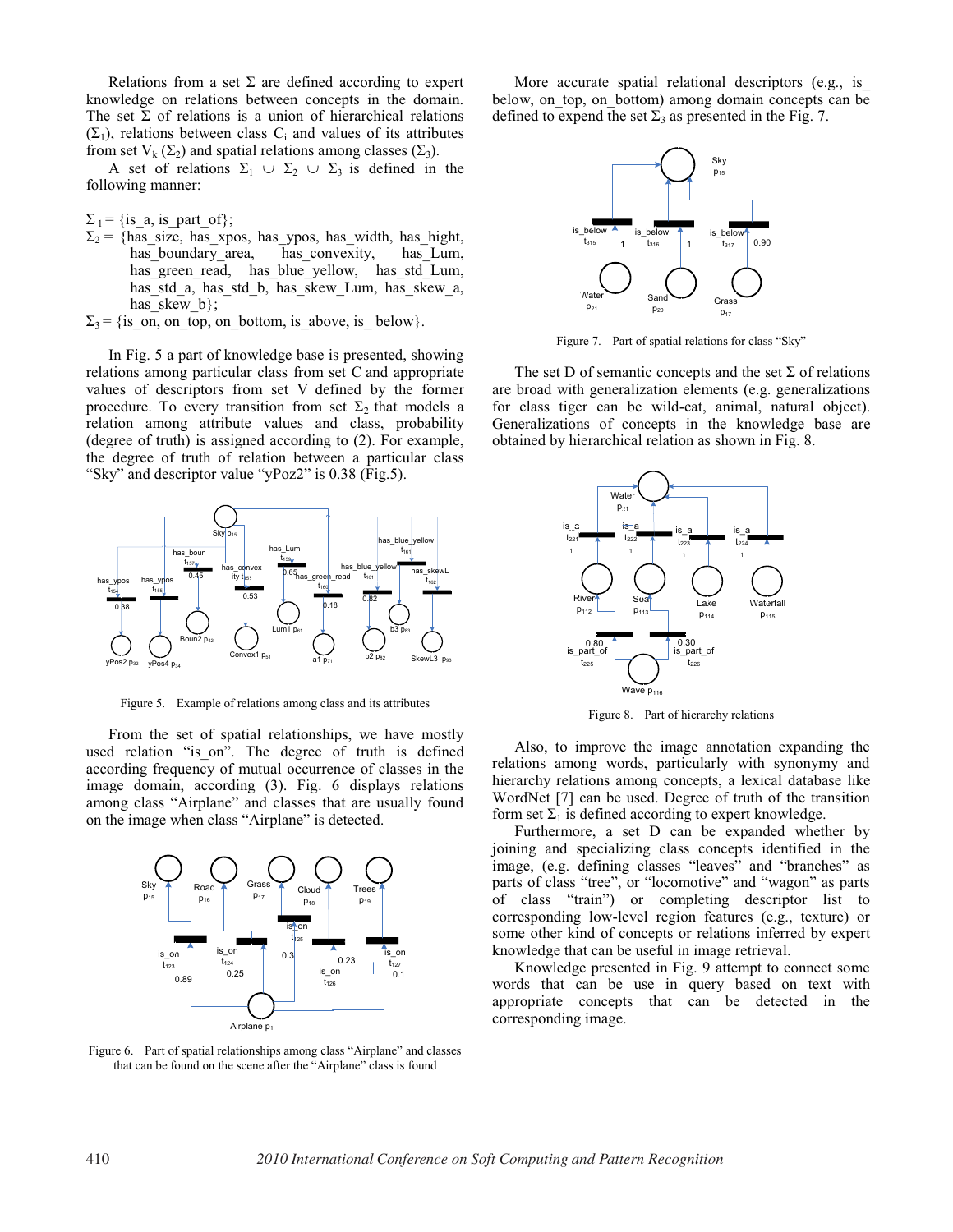

Figure 9. Including concepts of a higher semantic level into the knowledge database

In this way, by including concepts of a higher semantic level into the knowledge base, a concept organization in a natural language is transferred into the knowledge base to facilitate retrieval and manipulation of images.

## IV. IMAGE ANOTATION PROCEDURE BASED ON FUZZY RECOGNITION ALGORITHM

For a task of automatic annotation of a new, unknown image, fuzzy recognition algorithm on inverse KRFPN scheme is used [10].

Assumption is that unknown image is segmented and 16 feature descriptors are obtained. Thus, if there is a set of attributes assigned to a segment, that exist in knowledge base, they are mapped to places  $\{p_1, p_3, p_7,..., p_k\}$  with correspond token value  $c(m_m)$  set according to the inverse value of a distance between a real value obtained from the image and a centre of quantization value. The initial marking of token distribution vector  $\pi_0$  is forming root nodes of the recognition trees [10].

By firing of enabled transitions new nodes on the following higher level of recognition tree are created and appropriate  $c(m_i)^* f (t_i)$  values of tokens are obtained.

For all levels of each recognition tree represented by vector  $\pi^i$  (i $\in$ 1, 2, ..., b), the sum of nodes  $z^k$  is computed:

$$
z^{k} = \sum_{i=1}^{p} \pi_{i}^{k}, \quad k = 1, 2, ..., b,
$$
 (4)

where p is the number of nodes in the k-th recognition tree.

Accordingly, total sum of all nodes for all recognition trees is given by:

$$
Z = \sum_{k=1}^{b} z^{k}, \qquad (5)
$$

 $Z = \sum_{k=1}^{b} z^{k}$ , where b is the number of all recognition trees.

If there are some initial properties that include the relations from set  $\Sigma_3$ , than the recognition sub-trees with selective firing are constructed and all nodes with no enabled transitions (terminal nodes) are computed augmenting the total sum in (5). Accordingly, semantic concept assigned to a place that corresponds to the class with max argument of **Z** is selected as the best match for given set of properties:

$$
i^* = \arg \max_{i=1,\dots,n} \{Z_i\}.
$$
 (6)

The important property of the fuzzy recognition algorithm is that the recognition trees are finite and that the execution of the recognition procedure is efficient and not computationally nor time demanding. More details and particular cases of inference procedures defined on KRFPN scheme can be found in [10].

After recognition, image areas are classified into classes with best matching. Furthermore, obtained classes can be used as root nodes for next recognition process that will infer concepts from higher semantic levels.

Also, during inference process, the token value and the degree of trust into a certain transition is adjusted in order to model fuzzy facts correctly.

## V. EXPERIMENTAL RESULTS

The data set used for the experiments consists of 475 segmented images (with a total of 4835 segments) that were divided into the training and the testing subsets by 10-fold cross validation with 10% of observations for holdout crossvalidation. Each segment in the training set was initially annotated with one of the 22 semantic concepts.

Using a simple model which maps image features to domain classes and the expert knowledge, a knowledge base was developed to represent the domain concepts of interest and their hierarchical and spatial relations.

After building the domain knowledge, an automatic semantic annotation of images in the test set can be performed following the fuzzy recognition algorithm on the proposed scheme.

Since the ground truth annotations of the images in the test set, concerning the image classes and suggested by a human, are known, it is possible to determine which obtained image annotations are relevant to a particular image and thus calculate precision and recall. A recall is the ratio of correctly predicted keywords and all keywords for the image (ground-truth annotations), while a precision is the ratio of correctly predicted words, and the total number of words that were suggested.

Fig. 10 presents the average per-word precision and recall for the automatic annotation experiments. The keywords (classes) are on precision-recall graph marked with class id.